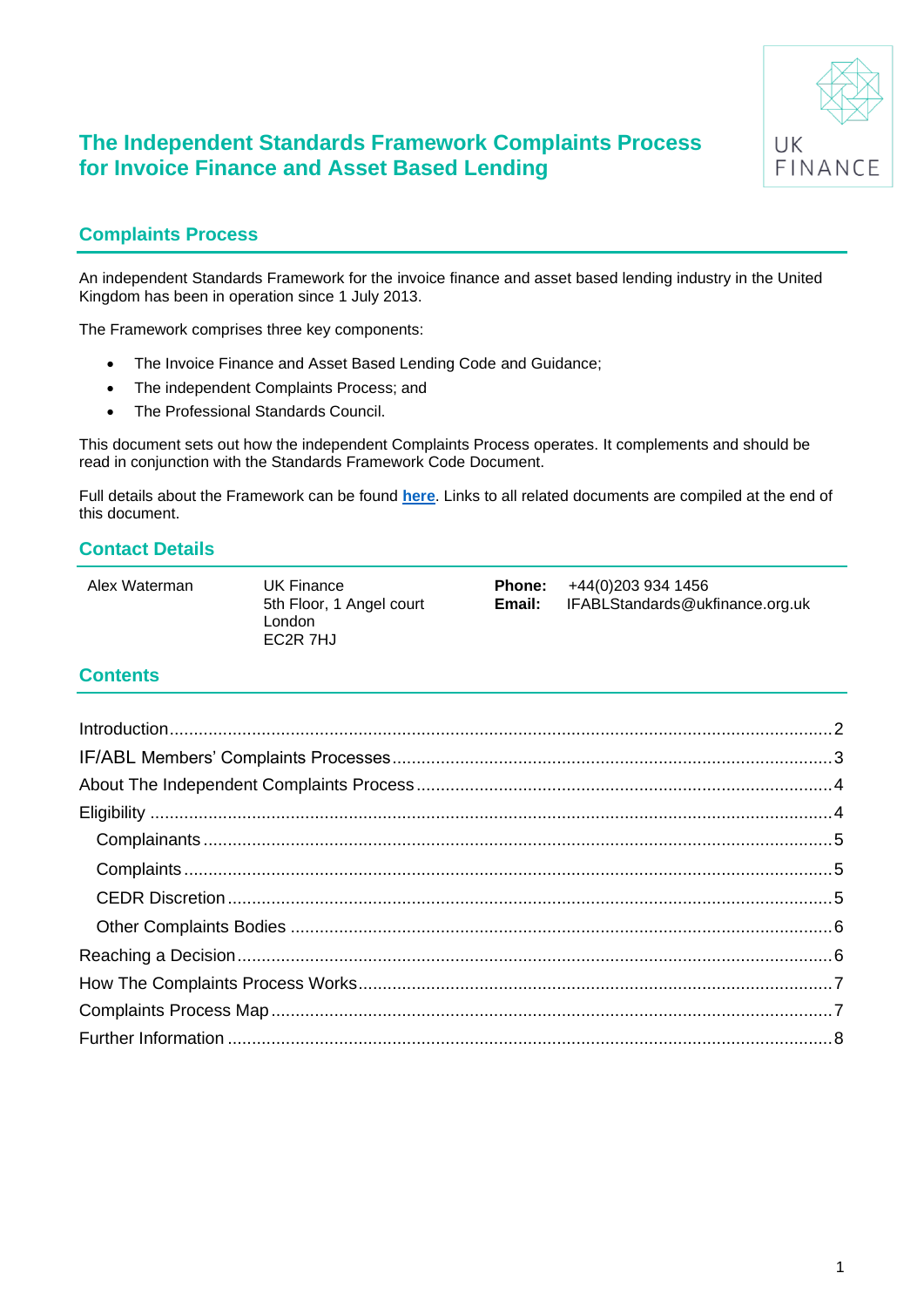Provided by the UK Finance Invoice Finance and Asset Based Lending Product and Service Board.



### <span id="page-1-0"></span>**Introduction**

The Complaints Process provides an independent system for clients<sup>1</sup> who believe they have been treated unfairly by a UK Finance Invoice Finance and Asset Based Lending (IF/ABL) Member. The Process allows complaints to be independently considered and adjudicated upon.

The Complaints Process is designed to be:

- Independent;
- Accessible;
- Focused; and
- Effective.

The independent Complaints Process for the Invoice Finance and Asset Based Lending industry is currently provided by **CEDR Services Limited (CEDR)**, a specialist dispute resolution organisation.

There will be no charge for a complainant to access the Complaints Process regardless of whether the complaint is ultimately upheld or not. CEDR costs associated with dealing with particular complaints will be met by the IF/ABL Member involved.

The Complaints Process is available to all clients of IF/ABL Members and provides an alternative method to costly legal action to take forward any concerns about their treatment.

From 1 January 2021, the maximum that can be awarded by CEDR is £50,000. This is subject to the issue(s) relating to a complaint relating to an action occurring on or after this date. For complaints where the issue(s) occurred prior to 1 January 2021, the maximum award is £28,000. This figure is subject to review from time to time.

Please note, to make a complaint about an IF/ABL Member it is necessary to complain formally to the IF/ABL Member involved to allow them the opportunity to address the issues raised. Once this has been done a complaint can be registered with UK Finance and then considered under the independent Complaints Process.

<span id="page-1-1"></span>Please also note, CEDR will not currently accept complaints about IF/ABL Members directly from a complainant. Please contact UK Finance in the first instance to register a complaint about an IF/ABL Member.

<sup>&</sup>lt;sup>1</sup> 'Client' is the default term used in this document. However, for clarity (subject to the considerations set out in this document), the Complaints Process is open to clients, prospective clients and also the guarantors/indemnifiers of clients and prospective clients of a UK Finance IF/ABL Member company. In addition, a complaint can be received from an authorised representative of the above. Please refer to the **Eligibility** section below for further information.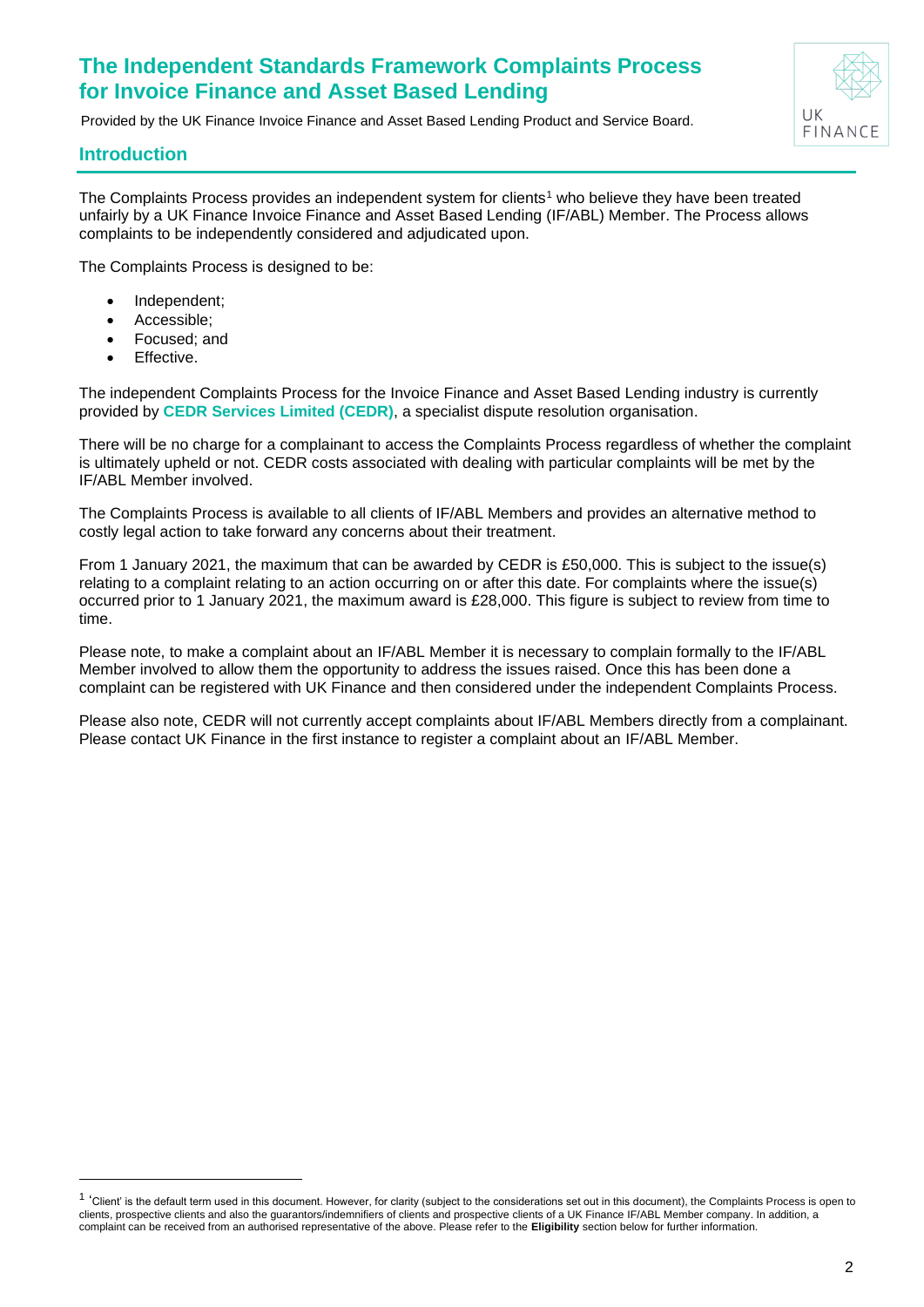Provided by the UK Finance Invoice Finance and Asset Based Lending Product and Service Board.

## **IF/ABL Members' Complaints Processes**

IF/ABL Members are required to operate their own complaints processes. The independent Complaints Process complements rather than replaces these processes. All clients and relevant parties should be informed of the Member's own internal complaints process and full information should be publicly available, as a requirement of the IF/ABL Code.

The objective of any complaints process is the successful and fair resolution of a complaint. The IF/ABL Member will normally be best placed to address the issues raised in a complaint. This is why one of the underlying principles of the independent Complaints Process is that the IF/ABL Member must be given an adequate opportunity to consider the complaint. Where it is not possible to resolve the complaint to the satisfaction of the Complainant, the Complainant will then be able to use the independent Complaints Process.

The following must have happened before a complaint is formally accepted into the independent Complaint Process:

- the complaint has been formally registered with the IF/ABL Member involved; and
- the IF/ABL Member has been given up to 12 weeks from the point of a complaint being formally made to achieve a resolution, or the Member has issued a 'Deadlock Letter' (this is an official letter from the IF/ABL Member to the complainant confirming that it has not been possible to resolve a complaint); and
- The complainant has not already accepted a final settlement or resolution in relation to the complaint.

Once a Deadlock Letter has been issued or 12 weeks has elapsed, the complainant is able to formally register the complaint with UK Finance. This should be done by contacting UK Finance directly. UK Finance will log the complaint, ensure that the required basic information is available, and then immediately pass the complaint file on to CEDR.

UK Finance's role in this respect is purely administrative. UK Finance will ensure that the basic information is included to allow the complaint to be progressed as quickly as possible and will then pass the information on to CEDR.

It should be noted that the 12 week time period is intended to be a maximum (see below). It is expected that the vast majority of complaints will be either addressed and/or resolved by IF/ABL Members far more quickly than this. A complaint can be registered and taken to CEDR prior to the end of the 12 week period if the IF/ABL Member confirms Deadlock.

#### **Please see 'How the Complaints Process Works' section below for further information.**

Some cases may be more complex than others. In some instances, the independent CEDR *may* grant an extension to the 12 week period if it can be clearly demonstrated that the Member is making substantive progress in addressing the substance of the complaint and that a short extension might permit a successful resolution.

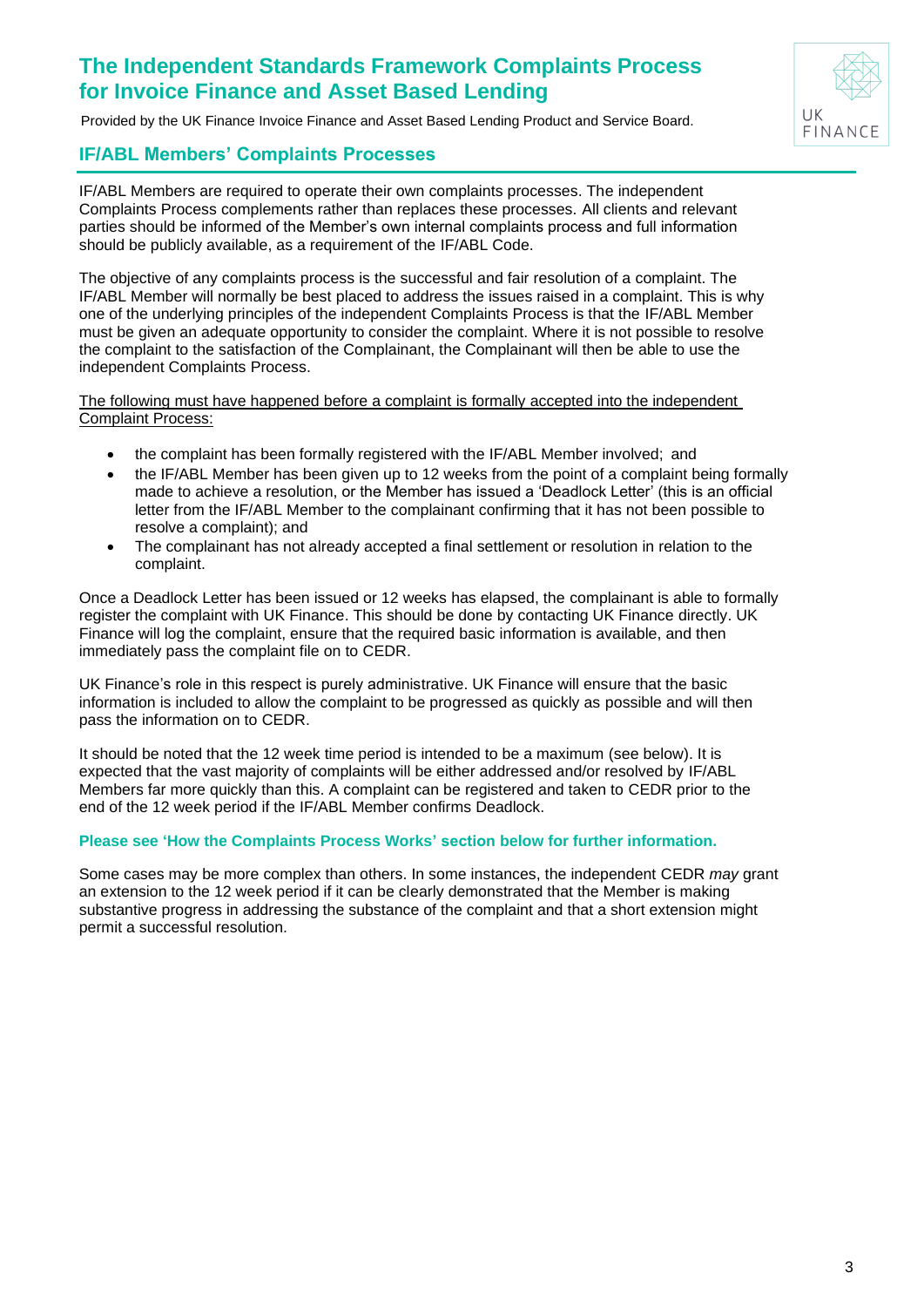Provided by the UK Finance Invoice Finance and Asset Based Lending Product and Service Board.



### <span id="page-3-0"></span>**About CEDR**

<span id="page-3-1"></span>

CEDR is one of Europe's leading Alternative Dispute Resolution (ADR) service providers. CEDR provides dispute resolution services in a number of different industries, including telecommunications, water, aviation and property sectors, and more recently in the invoice finance and asset based lending sector. These services are delivered in the form of sector specific schemes that have been developed by CEDR in collaboration with multiple stakeholders and regulators over the last 10 years.

CEDR also delivers dispute resolution services on behalf of other membership organisations, working with the Royal Institution of Chartered Surveyors (RICS) and the Solicitors Regulation Authority (SRA). CEDR covers the full spectrum of ADR methodologies including: conciliation, adjudication, arbitration, complaints review, early neutral evaluation and expert determination.

When dealing with complaints about Members, CEDR's aim is to ensure the following:

- To provide an independent, impartial and cost effective means of resolving disputes outside the courts;
- To give an impartial and independent review of complaints; and
- To work with the Professional Standards Council, UK Finance and its Members to improve the service they give to their clients, making recommendations for improvements or change within the industry.

CEDR will consider complaints relating to alleged breaches of the Code and Guidance. In handling complaints, carrying out adjudications and reaching final decisions, CEDR will adjudicate fairly, independently and on a case by case basis.

Further, CEDR will consider what is fair and reasonable in the circumstances, having regard to any relevant legislation or regulations, principles of common law (judge-made decisions), good practice, equitable conduct, contractual obligations and good administration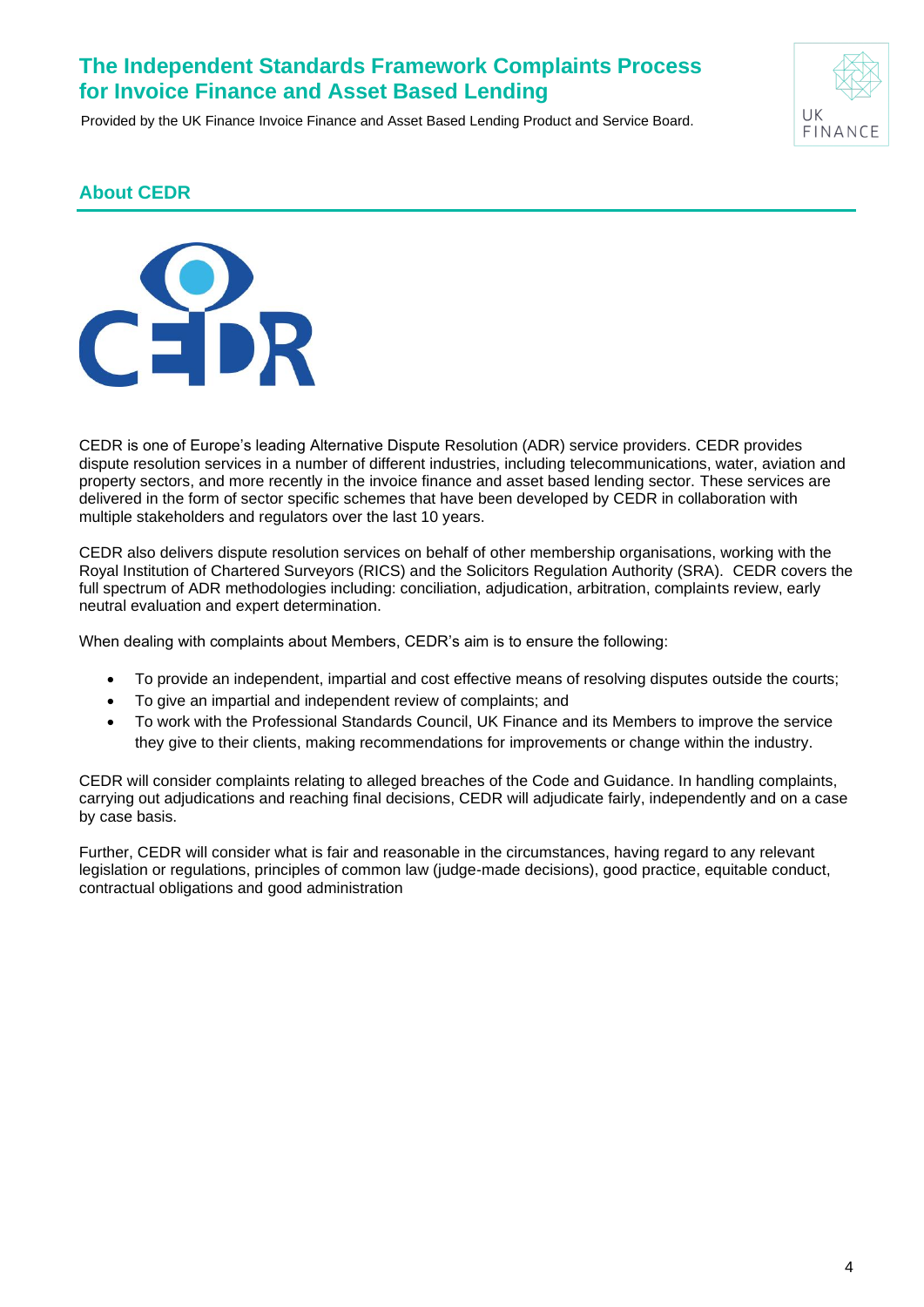Provided by the UK Finance Invoice Finance and Asset Based Lending Product and Service Board.

### **Eligibility**

#### <span id="page-4-0"></span>**Complainants**

The Complaints Process is available to certain parties who have a complaint about a UK Finance IF/ABL Member.

The following guidelines will apply:

- The Complainant must be, or was at the time of the action occurring: a client; a prospective client; a guarantor/indemnifier of a client or prospective client, or a former client, of an IF/ABL Member;
- At the point a complaint is received by UK Finance and CEDR, the company about which the complaint relates must be a UK Finance IF/ABL Member; and
- The complaint must be received from an 'Officer' of the business in position at the time that the issue(s) complained about took place, such as a Director or Proprietor (or an authorised representative of the same), or a guarantor or indemnifierwho has directly given a personal guarantee and/or indemnity to the IF/ABL Member.

#### <span id="page-4-1"></span>**Complaints**

The objective of UK Finance and CEDR is to ensure that the independent Complaints Process is as accessible to as many businesses as possible.

A complaint will be eligible for this process if:

- The complaint relates to a factoring, invoice discounting and/or asset based lending facility or a proposed facility through an existing IF/ABL Member of UK Finance; and
- The action or actions relating to the complaint took place on or after 1 July 2013; and
- The Complainant is not seeking a financial award of greater than £50,000 in relation to the dispute, or £28,000 if the issue(s) relating to the complaint occurred prior to 1 January 2021. This is the maximum figure that CEDR currently has authority to award and CEDR cannot consider cases where the amount sought is clearly in excess of this amount. This figure will be kept under review.

It will not normally be possible for a complaint to be accepted if:

- The Complainant gave the IF/ABL Member notice of the matter which is subject to the complaint more than 12 months before contacting UK Finance or CEDR; or
- The complaint is made to UK Finance more than six months after the Member advised the client that it is unable or unwilling to resolve the complaint to the complainant's satisfaction (i.e. a Deadlock Letter or similar was received more than six months' prior).

#### <span id="page-4-2"></span>**CEDR Discretion**

It should be noted that CEDR retains absolute discretion to decide whether a complaint is within its jurisdiction. Specifically CEDR:

- Has absolute discretion to refuse to accept (or to terminate consideration of) a complaint, if it is considered that the Complainant has no reasonable prospect of success, recovery or redress in relation to such complaint;
- Will not accept a complaint that has been or is subject to court proceedings, arbitration, or other independent procedure for the resolution of the complaint or dispute (unless there is proof that the aforementioned process has been abandoned, stayed or suspended);
- Will not accept a complaint if it appears that the complaint is frivolous or vexatious;
- Will not reconsider a previously handled case unless significant new evidence has come to the attention of the CEDR that may have an impact on the previously reached decision.

UK FINAN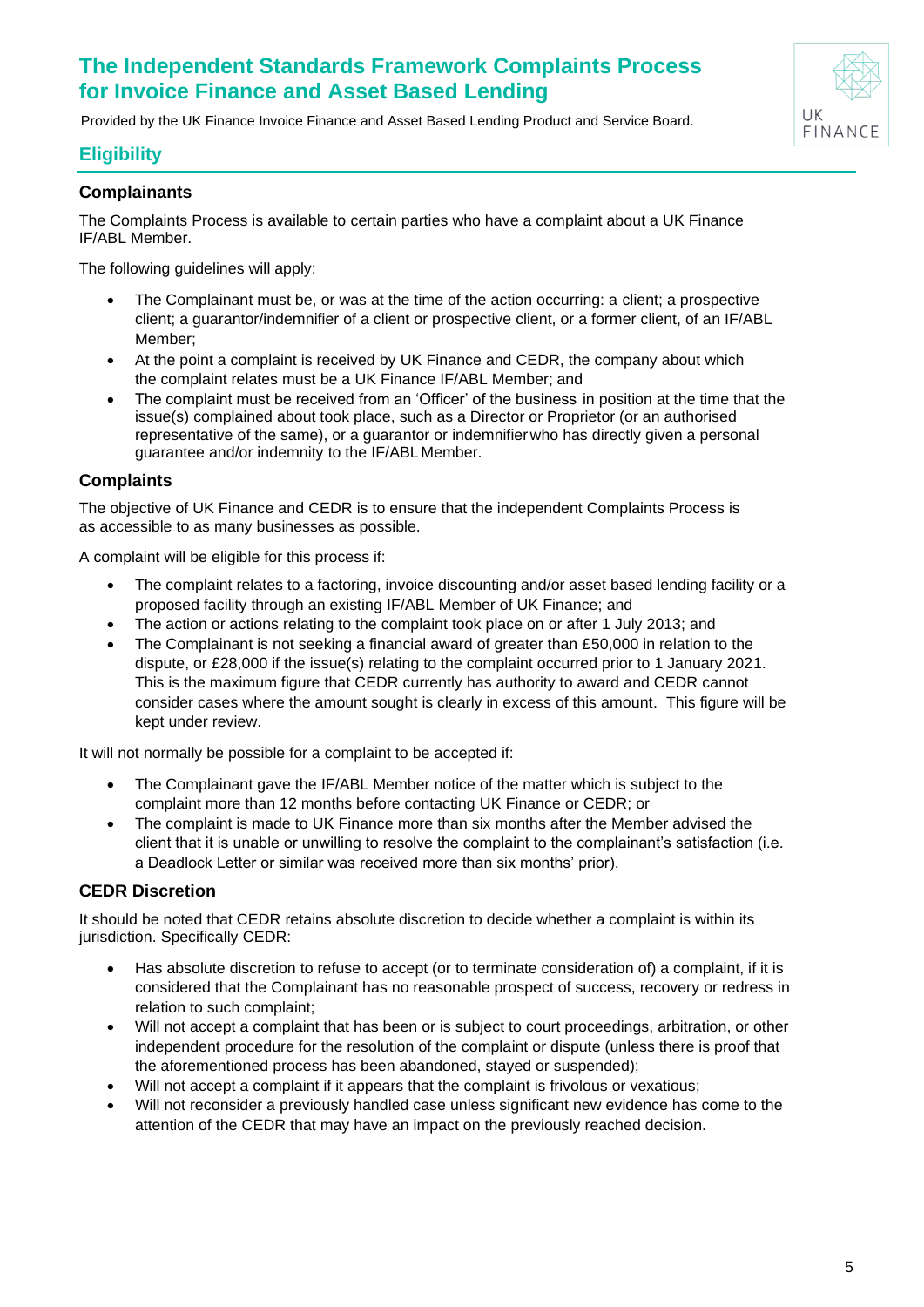

Provided by the UK Finance Invoice Finance and Asset Based Lending Product and Service Board.

#### <span id="page-5-0"></span>**Other Complaints Bodies**

As is the case with most types of commercial finance, factoring, invoice discounting and asset based lending services are not subject to statutory regulation at the present time in the UK.

The UK **[Financial Ombudsman Service](http://financial-ombudsman.org.uk/)** will not currently consider complaints which primarily relate to these services and there are no other dedicated external processes available to consider such complaints. This is why the Standards Framework is in place.

However, depending on the nature and size of the Complainant (and a number of other factors), the Financial Ombudsman Service might consider a composite complaint which primarily relates to wider regulated financial services but which also contains an invoice finance or asset based lending element.

CEDR cannot accept a complaint that is subject to consideration by the Financial Ombudsman Service or any other regulatory or equivalent body.

The Complaints Process is available for complaints about the behaviour of IF/ABL Members in relation to the provision of invoice finance or asset based lending. It cannot be used for complaints which primarily relate to the behaviour of 'Third Parties' such as advisors, brokers, lawyers or insolvency practitioners. Many of these industries or professions will have their own regulatory or selfregulatory systems in place. Complaints about the behaviour of such Third Parties should be made to the appropriate representative or regulatory bodies.

### <span id="page-5-1"></span>**Reaching a Decision**

The professionals at CEDR are experts at dispute resolution. They are trained to listen and to provide a firm and fair helping hand to Complainants. Their objective is to help resolve complaints as quickly as possible with the most appropriate outcome. They do so independently of UK Finance and its IF/ABL Members.

There are four key factors that will be taken into account in the decision-making process for all cases reviewed by CEDR. These are:

- Relevant laws;
- The contract in place between the IF/ABL Member and Complainant;
- The UK Finance Invoice Finance and Asset Based Lending Code; and
- Fairness and reasonableness.

The Complainant is not obliged to accept CEDR's' Final Decision. If the Complainant does accept CEDR's decision it is binding on the IF/ABL Member and they must put in place any remedy that is required. The Complainant, however, can decline the decision if they wish to; in that case it will not be binding on the Member.

If a complaint is upheld, CEDR has the authority to require any one or more of the following actions from the IF/ABL Member:

- An apology;
- An explanation of what went wrong;
- Any appropriate remedial action that is required;
- A financial award (up to a maximum of £50,000).

CEDR has committed to complete adjudication and issue either a proposed resolution, or a binding Final Decision, within 84 days of receipt of the complaint, for at least 90 per cent of complaints received.

In addition CEDR is able to make reports, observations and/or recommendations to the Professional Standards Council as appropriate about general or specific issues that arise in its consideration of complaints.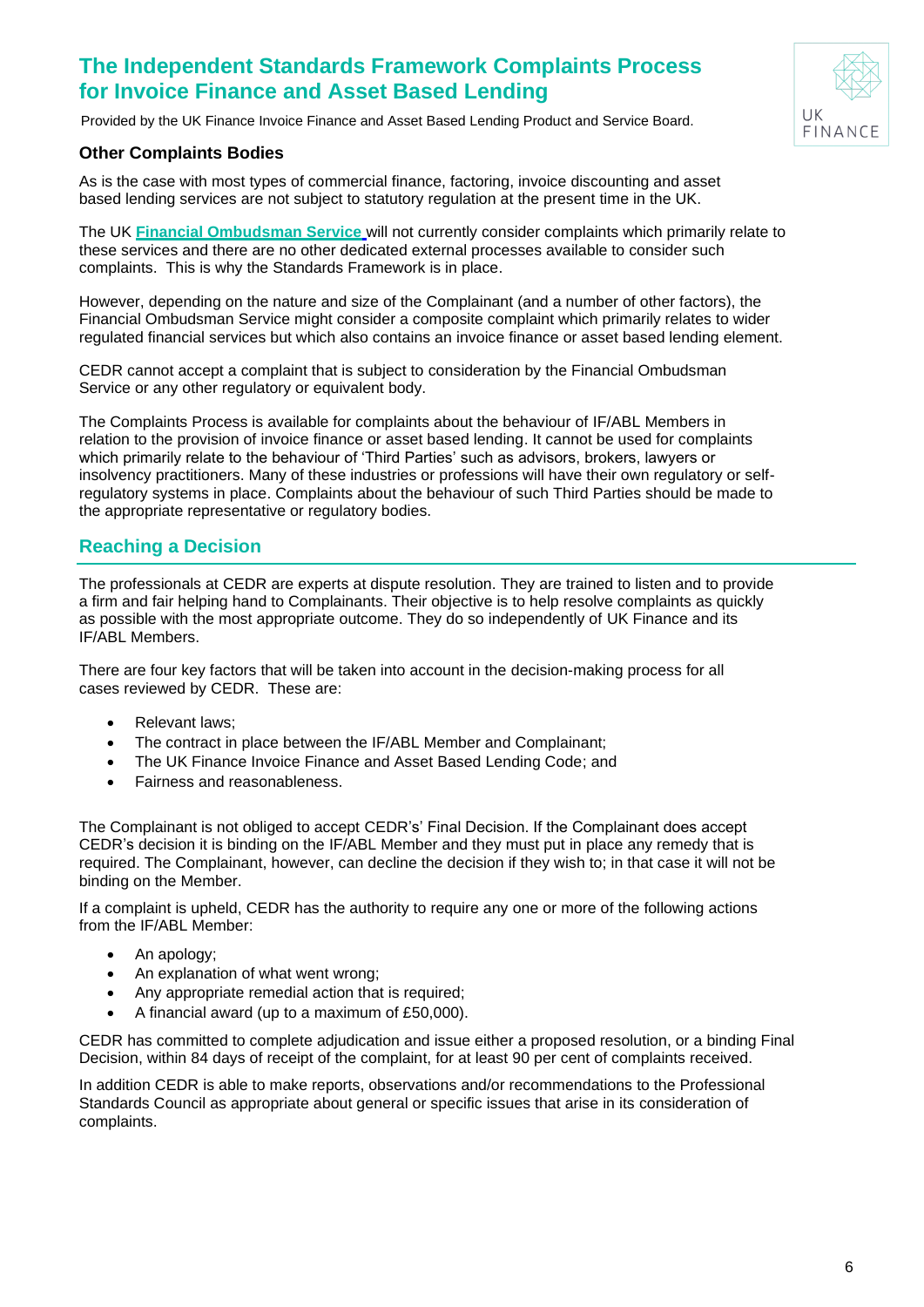Provided by the UK Finance Invoice Finance and Asset Based Lending Product and Service Board.

### <span id="page-6-0"></span>**How the Complaints Process works**

- 1. A client or prospective client (or guarantor/indemnifier of a client or prospective client) formally raises a written complaint with the IF/ABL Member.
- 2. The Member will manage the complaint in accordance with their own complaints process. The Member has a maximum of 12 weeks to review, investigate and - if appropriate - propose a resolution that is acceptable to the Complainant. It is expected that the majority of cases will progress to this stage more quickly than 12 weeks.
- 3. Three outcomes are then possible:
	- a. A resolution is proposed that is acceptable to the Complainant CASE IS CLOSED; or
	- b. If no acceptable resolution is reached a Deadlock Letter can be issued summarising the situation and indicating that no resolution is possible; and/or
	- c. 12 weeks elapses since the complaint was formally registered
- 4. If b) or c) are the result, subject to the parameters noted in the **Eligibility** section above, the complaint can be entered into in this independent Complaints Process.
- 5. The Complainant must contact UK Finance to register their complaint. This should be done in writing (which includes by email).
- 6. UK Finance records the complaint, checks that it falls within relevant parameters, compiles basic information (obtaining required consents) and then immediately passes the complaint file to CEDR.
- 7. CEDR reviews evidence, requests additional documentation from Complainant and Member as required. CEDR conducts any additional adjudications that are required.
- 8. If appropriate and possible, CEDR recommends an informal resolution to both parties.
- 9. If both parties accept the informal decision, the Member is bound by the decision and the CASE IS CLOSED
- <span id="page-6-2"></span><span id="page-6-1"></span>10. If the informal resolution is not accepted by either party, CEDR will complete a full adjudication, and produce a report along with a Final Decision.
	- a. If the Final Decision is accepted by the Complainant, the Member is bound by the decision and the CASE IS CLOSED (the Member cannot refuse to accept a Final Decision).
	- b. If the Complainant rejects the Final Decision, neither party is bound by it.

 $|I|K$  $FINA$